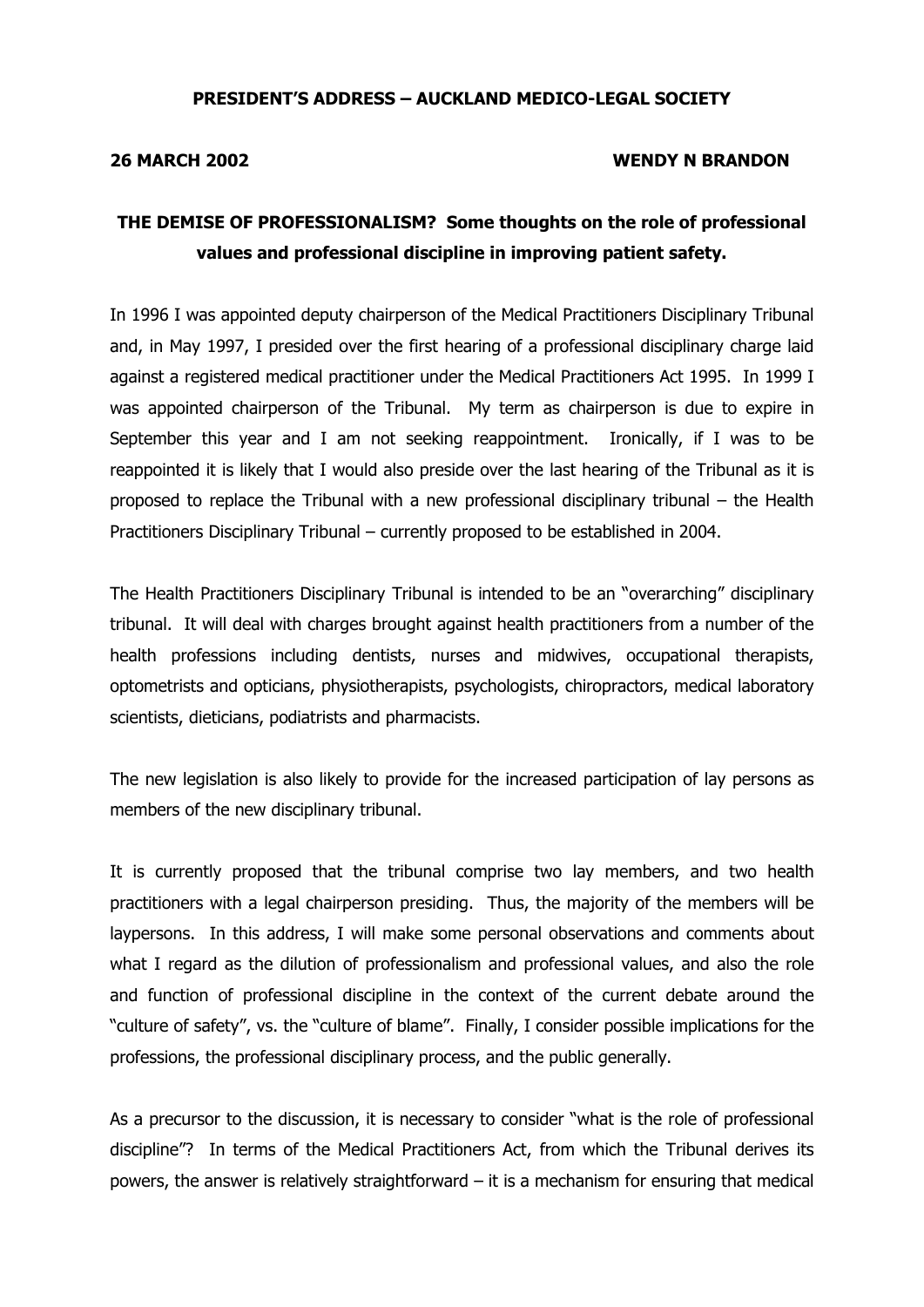practitioners are competent to practice medicine, and it is the process for sanctioning medical practitioners who are determined to be guilty of a professional disciplinary offence. The principal purpose of the Act is to protect the health and safety of members of the public; in practical terms, it is a quality assurance mechanism and, given that the majority of the members are currently also doctors, professional discipline is a process of peer review by which the profession censures its own members for actions which offend professional standards.

Because the professional disciplinary jurisdiction stands apart from the general civil and criminal law, professional standards should not necessarily be judged by the same criteria which would be brought to bear in relation to criminal acts or civil wrongs. In general terms, each professional group is the arbiter of what constitutes acceptable professional standards. However, in New Zealand, the professional disciplinary model typically seen in other jurisdictions such as Australia, Canada, or the United Kingdom, has been, in my view, distorted to a significant degree by the almost total prohibition on civil suit against doctors. This has resulted in significantly different expectations and demands on the professional disciplinary process in New Zealand and as a result, the role and function of the professional disciplinary process in New Zealand has come under unique pressure and scrutiny.

The result of the statutory bar is that the public's expectation appears to be that the professional disciplinary process should function as a de-facto personal injury-tort jurisdiction, providing compensation and redress for negligent care, mishaps and/or other professional misconduct. It is my view therefore that the general public has heightened expectations as to what the Tribunal, and its predecessors and successors can, and should, deliver.

In broader terms, the professional disciplinary process, and in particular professional sanctions, derive from the special status accorded the profession; the privilege of selfregulation requires that the profession take responsibility for weeding out the "bad apples" and/or for sanctioning practitioners who have caused harm or injury to patients, or whom have otherwise breached the standards of the profession.

As particular occupations, most notably law and medicine, attained professional status the professional organizations perpetuated "guild-like" values and practitioners were required to become members of occupational associations, such as medical societies and colleges that, by virtue of state licensing requirements, had the authority to set standards of practice and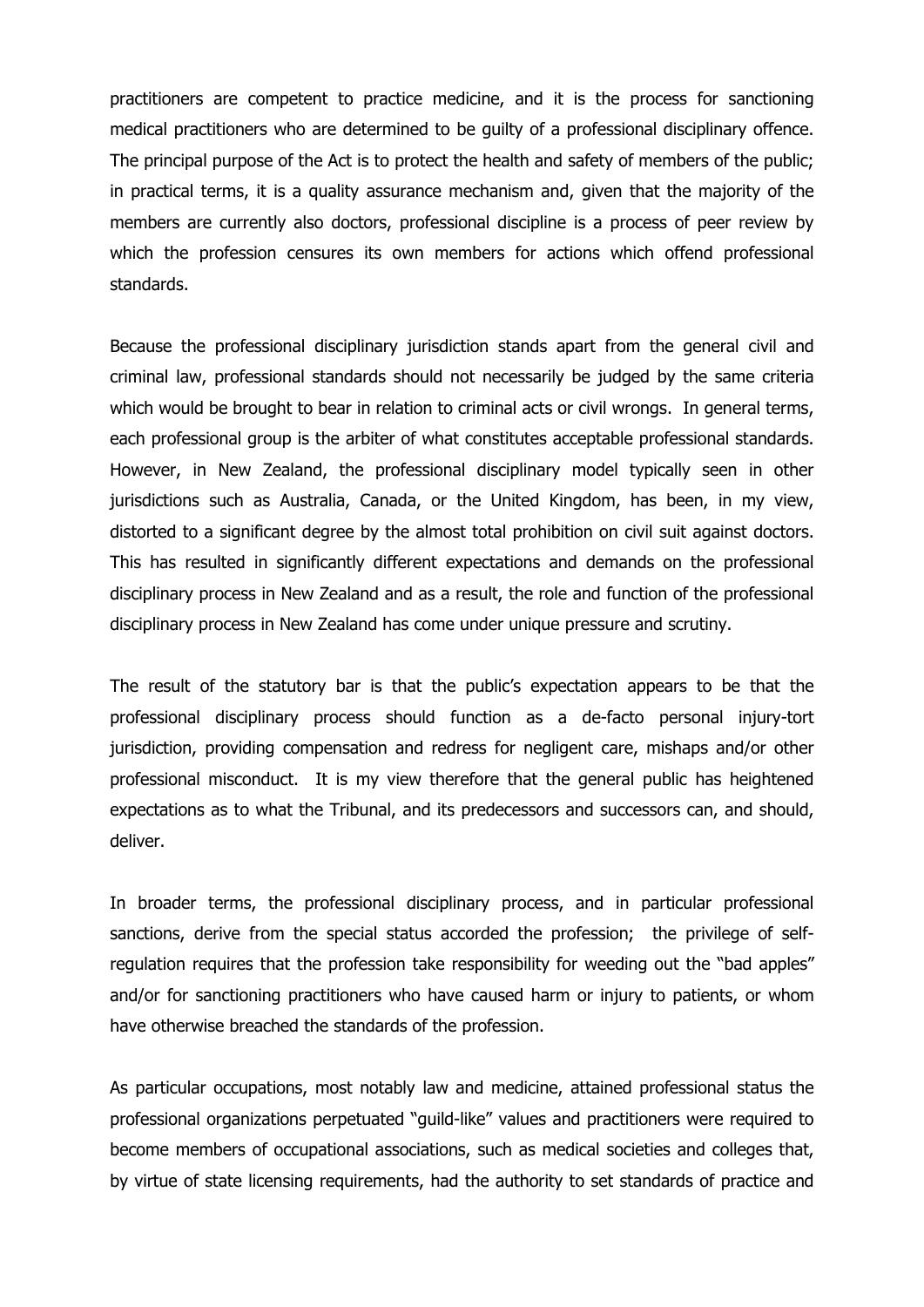to monitor and regulate individual practitioners, thereby controlling entry into the professional market in the process. These organizations could claim that they were acting for the public's protection by ensuring the integrity of the profession and by defining and refining professional standards.

"Professionalism" signified the formal recognition of mutual trust between the professional group and the larger public. The work of the traditional learned professions was understood to require significant individual discretion, and therefore was thought to require a stronger sense of moral dedication than most occupations.

This was particularly the case in the context of the physician-patient relationship, for obvious reasons. It was the community's trust in the ability of the professional organizations to maintain and enforce collective standards that lead to its devolving authority onto the professional associations to control key aspects of their market and working conditions through licensing and powers to impose sanctions for departures from professional values and standards.

However, commencing in about the mid-60's in New Zealand, and successively through the late 1980's, the 1990's and now currently with the proposed new legislation, a steady but inexorable erosion of the professional organizations' authority has occurred. A number of reasons have been advanced for this incremental shift from independent professional organizations and self-regulation to external, non-professional, control.

For example, the expansion of the profession and professional organizations and the increasing complexity of medical practice and technological developments fuelled a steady increase in healthcare expenditures, which while initially greatly enhancing the power and prestige of the profession, also involved medicine with economic and political developments that outpaced its willingness and ability to address the larger public dimensions of its own success.

Add to this the increasing recognition (especially post-WWII) of medical ethics and patient's rights, particularly the right to self-determination. Published in the 1980's, Paul Starr's book "The Social Transformation of American Medicine" described the career of medicine as a long ascending curve towards achieving the autonomy of a well established "sovereign profession" followed by time of internal conflict and descent. Starr's account also called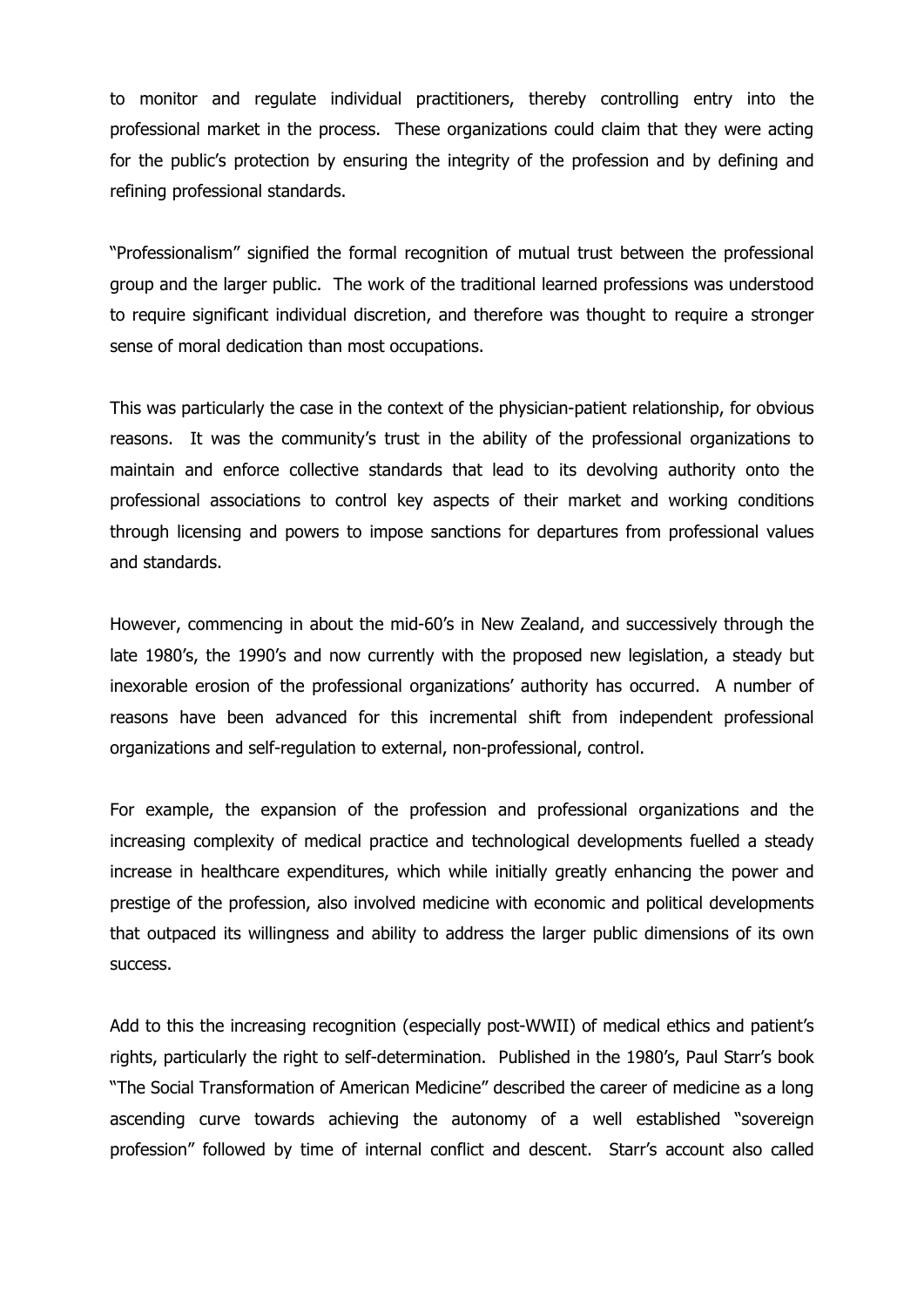attention to how much the history of medicine's professionalisation has always intersected the shifting alliances among competing social interests in American politics.

According to Starr's narrative, American medicine successfully developed itself into a "sovereign profession" through tight organization and an insistence that physicians, not third parties (including the state), should control how medical services were provided and paid for. Remarkably, according to Starr, American medicine harnessed scientific and technological advances to the small business model of the individual practitioner. This became its professional norm. Medicine's loss of sovereignty came, paradoxically, with its greatest expansion during burse of national enthusiasm for scientific progress that followed World War II. In practice, medicine came to link its reputation evermore closely to its claims to be "scientific" which lead in turn to a heightened and increasingly expensive focus on complex specialization and scientific technology that allayed medicine's former hostility to government involvement.

 $[[$ It is interesting to note quite a lot of recent discussion about "post-modern medicine" – the rejection of science in favour of "cultural codes"; the study of the narrative in medical practice, and the recognition of the influence of the environment and the personal in understanding illness – it might be interesting to consider if there is some linkage between the postmodernists and the new disciplinary model and the increased participation of laypersons??]]

In the post-war era, the State was accepted as organized medicine's partner and became involved in medicine through its support of both research and institutional growth, especially of medical schools and teaching hospitals. As Starr summarises this process, "the underlying tension… between a medical care system geared toward expansion and a society and state requiring some means of control over medical expenditures... [*forced a*] redrawing of the contract between the medical profession and society, subjecting medical care to the discipline of politics and markets and reorganizing its basic institutional structure". I suggest that analysis also holds true in the New Zealand context and indeed is even more stark in the context of a high socialized medical model.

Viewed in terms of a contract, the professions gain, and retain, their public credibility by advancing the welfare of the community by contributing specific competence and service: they effectively entered into a contract with the public in which professional social responsibility was an important feature. The reduction of the professional to a mere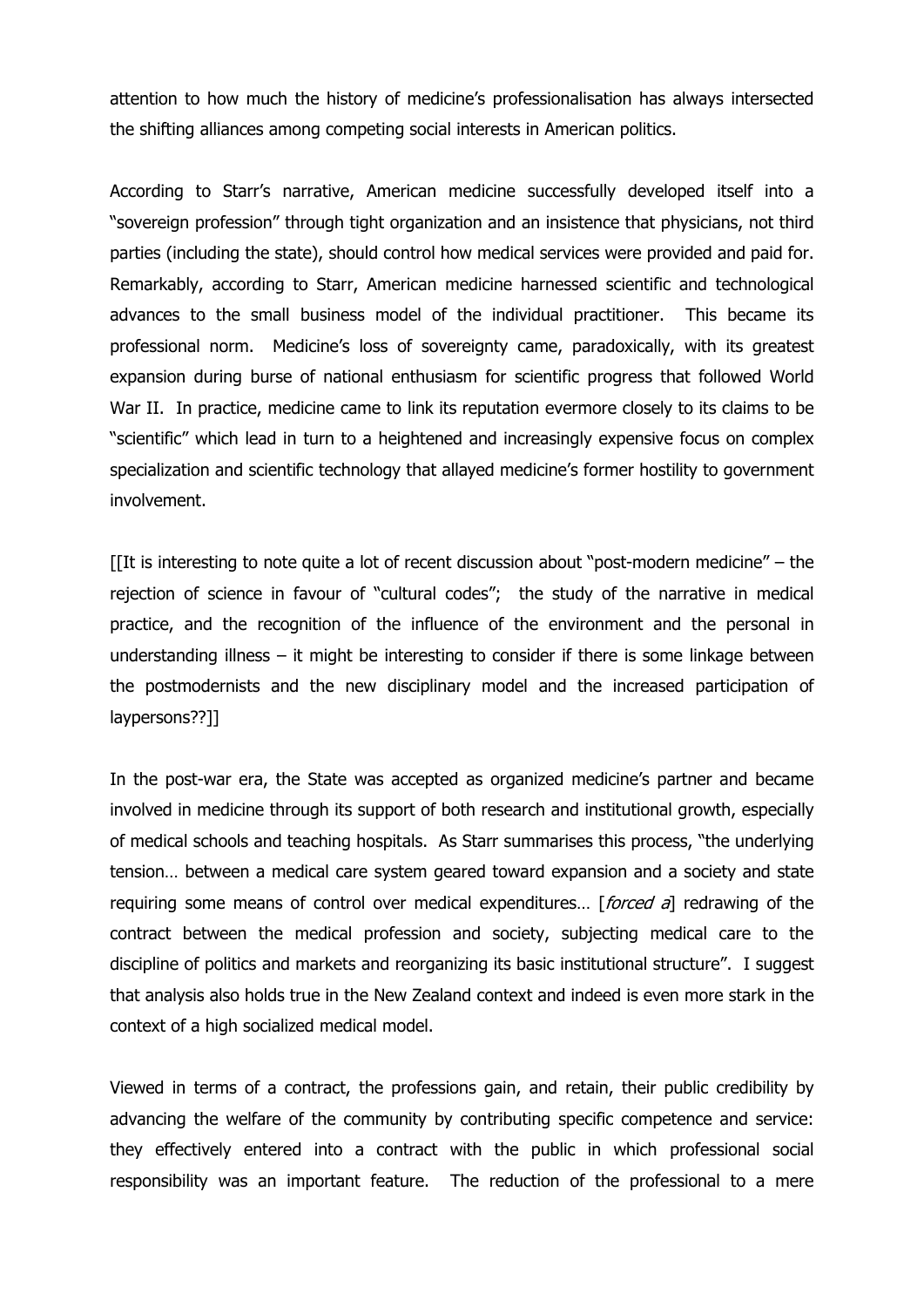technical expert gives professionalism a less effective claim to public legitimacy, and diminishes the importance of the professional voice in public debate.

An American philosopher, William M Sullivan, suggests that the future of the professions may increasingly hinge on how professionalism is understood and practiced. Historically, the legitimacy, authority and legal privileges of the professions have depended heavily on their claims (and their demonstration) of civic performance, especially social leadership in the public interest. As fields such a medicine come under the sway of large, market driven organizations, it is far from clear that the professions will be able to sustain their social importance without re-engaging the public over the value of their work to society at large. If the professions are to have a future, they may need to rest their case on the basis of a civic, rather than a wholly technical understanding of what it is that professionals are about.

The terms of medicine's new contract with society are being dictated by an ideology according to which the mechanisms of the market should form something like a closed loop, from which non-commercial considerations are excluded. By defining all public activities as self-interested, either fixated with controlling costs (public healthcare institutions) or through profit-oriented enterprises (private providers), this powerful trend works to strip away any understanding of the relationships between professions and society, or between professional and client, except in terms of commercial exchange. On this view, the only moral obligation of any enterprise is to maximize economic efficiency. Thus medicine becomes "the healthcare industry", physicians and other healthcare professionals are described as employees or "providers" and patients are redefined as "consumers".

The effect is to weaken rather than strengthen the moral relations that have been essential to healthcare. As such trends advance, little is left of either the standards of professional service, or public confidence in the profession. Yet the professions as institutions depend on the maintenance of a real distinction between financial rewards and the structure of professional norms as traditionally manifested in charity work, peer review, censure and praise, and leadership in community service.

All of these issues are crucial to understanding and addressing concerns about patient safety, and particularly injuries caused by medical error and/or accidents. This is especially the case in the context of the present debate about the culture of safety vs. the culture of blame.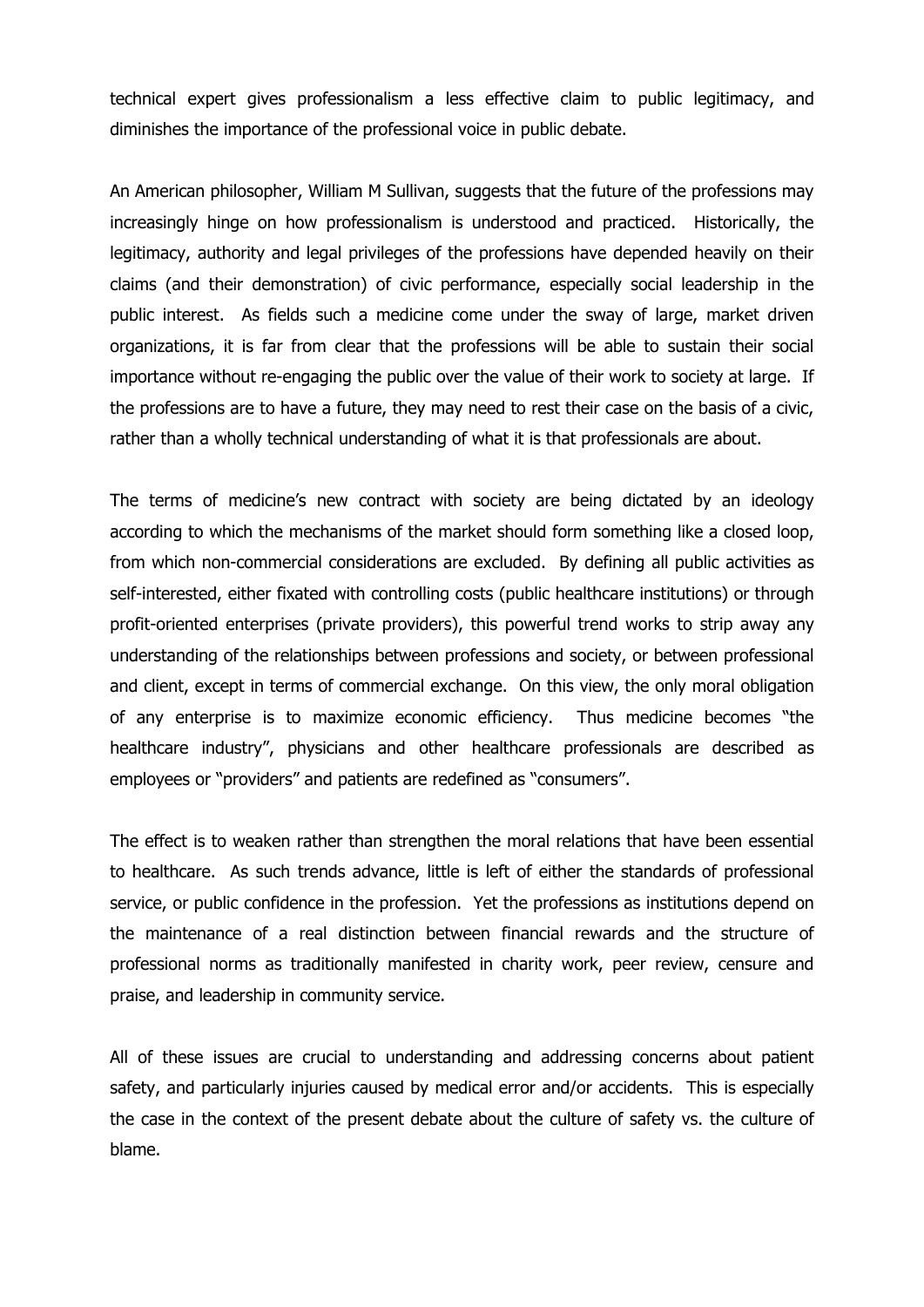The nomenclature is convenient shorthand for two underlying, and increasingly competitive philosophies:

- 1 The traditional "professional perspective that medicine is a "sovereign profession" and practitioners are in charge. On this view, professionals should be held personally responsible for patient safety, and should take the blame for injuries, errors or other mishaps. This might be called the "professional sanctions" view. Interestingly, both doctors and lawyers tend to share this perspective, which emphasizes penalties for transgressions, although they might hold very different views about the nature of sanctions – peer review and professional discipline vs. tort liability.
- 2 The underlying philosophy of the "culture of safety" proponents is newer and systems oriented. The systems view of patient safety sees errors and accidents as the product of systems and/or ordinary human error – the majority of patient injuries are avoidable and arise within systems of care.
- 3 The traditional approach, of professionalism and professional sanctions blames injuries on individual practitioners errors due to inattention, carelessness or incompetence and puts prime responsibility on the doctor directly involved in an injury, seeking to perfect performance through training and strong penalties for failures. This approach is subscribed to by both traditional and legal medical views – both emphasise individual responsibility, blame injuries on individual shortcomings, and rely on complainant reporting. In contrast, the report "An organization with a memory" prepared by the UK NHS, concluded that an analysis of failures needs to look at root causes, not just proximal events, and that human errors cannot sensibly be considered in isolation of wider processes and systems.
- 4 In a specific context, the Messages from the Bristol Infirmary Inquiry Team identified factors such as –
	- the absence of a culture of safety in a culture of openness at Bristol Infirmary meant that concerns and incidence were not routinely or systematically discussed and addressed and unsafe practices were allowed to continue unchecked;
	- the physical environment and working arrangements were as important to the safe care of patients as the technical skills of clinicians;
	- the absence of systems for monitoring of clinical care at national or local level put the care of patients at risk;
	- the absence of a systematic approach to learning from things that went wrong prevented effective remedial action from being taken.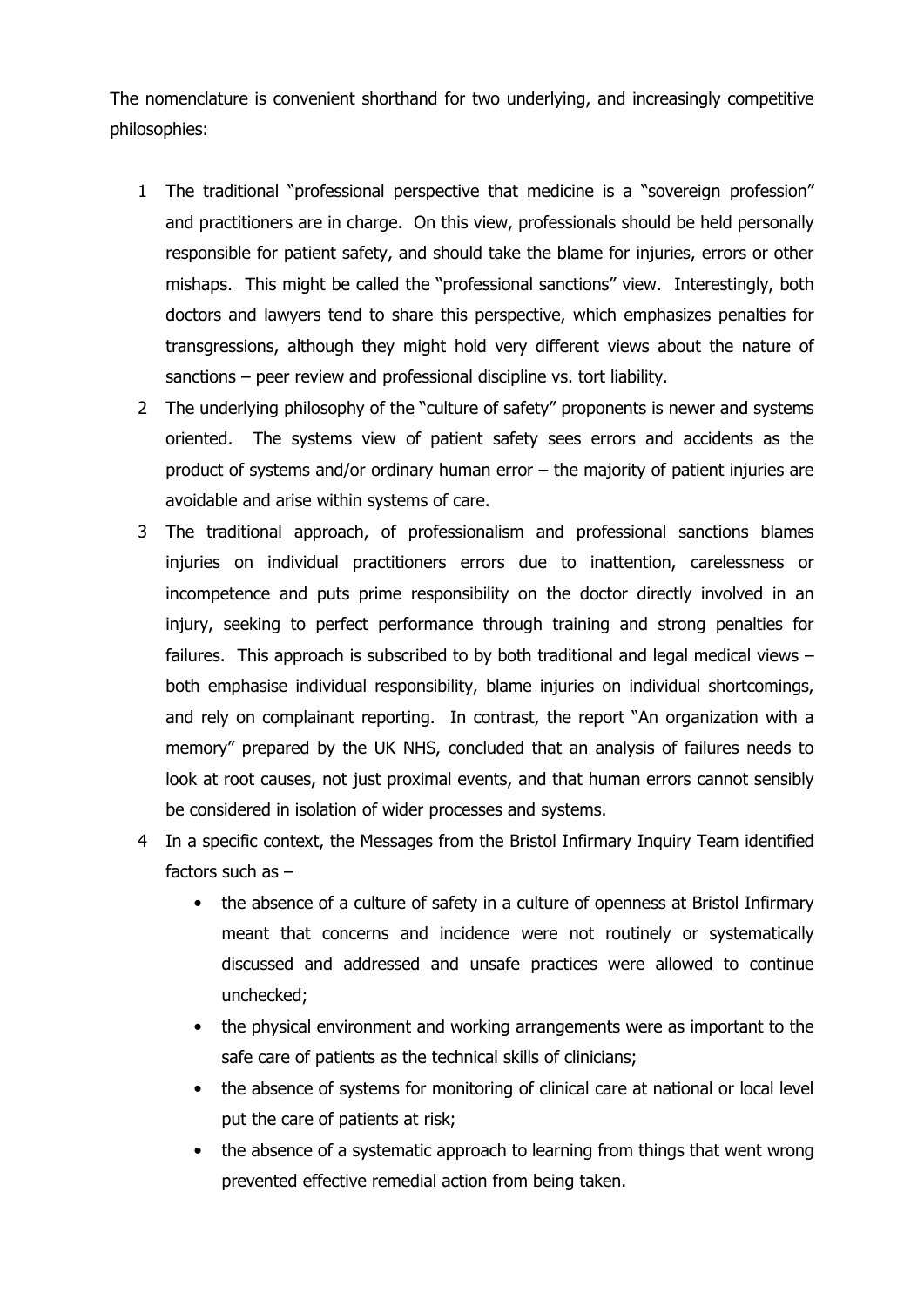And of course, similar systemic flaws have been identified in New Zealand, and I refer in particular to the Reports on Canterbury Hospital and Gisborne Hospital prepared by the two Health & Disability Commissioners, the Report of the Inquiry Into the Cervical Screening Programme, at Gisborne.

Thus, in contrast to the traditional approach, the "culture of safety" movement accepts that professionals make mistakes, not because they are insufficiently trained or sanctioned, but because they are human. On this view, individuals should be praised, not chastised, for reporting mishaps as these can identify the systemic defects, leading in turn to systemic improvements.

The culture of safety sees "patient safety" as a positive thing, to be continuously improved beyond present day standards, and evolving to prevent bad outcomes not presently identified as problematic. On the other hand, the culture of blame is perceived as being negative, seeking to sanction by professional discipline and liability, conduct deemed to be substandard. Professional discipline and individual liability seek to change behaviour that exceeds the threshold of culpability.

Professional discipline focuses on specific "providers" who have already (possibly even years previously) caused injury and are therefore deemed likely to cause more in the future, classically the "bad apples". Similarly, liability focuses on discrete episodes of poor care; the disciplinary tribunal's inquiry into a charge brought to it is relatively narrow, being confined to the subject matter of the complaint. The opportunity to identify systemic errors is limited, as is the Tribunal's ability to deal with recidivists who commit relatively "low level" (sequential) breaches of professional standards.

In contrast, the culture of safety approach, like healthcare quality improvement in general, succeeds by improving practice throughout the system, often by making just small and incremental improvements throughout the system.

A key difference between the two approaches is that professional sanctions must look backward for blame while the patient-safety approach looks forward to prevent like-injuries reoccurring. The professional sanction/tort liability system does not inquire how recurrence of the injury or event can best be prevented  $-$  it asks which, if any, of the defendants should be sanctioned, or pay damages. Almost as a by-product, the sanctions approach also offers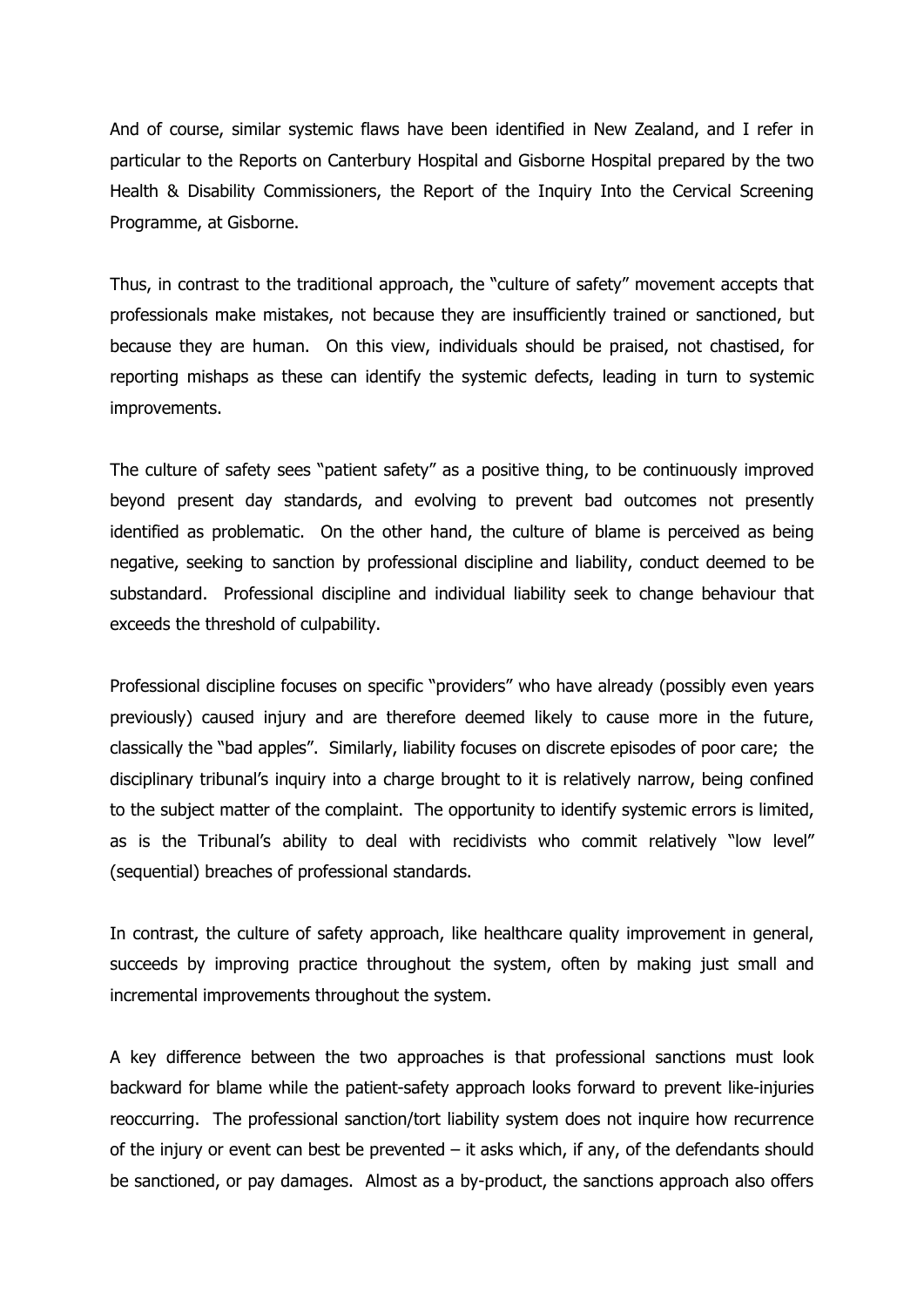the hope of deterrence, and, in part, the professional disciplinary process is also educative. The professional disciplinary process is also, in large part, rehabilitative. But this process also is individualized, rather than systemic. For example, the disciplinary tribunal may impose conditions on practice and/or require a practitioner to undertake re-education or upskilling.

In contrast, culture of safety advocates hold that the most productive approach to preventing injuries is not to fix blame for a single event, but to fix problems for next time. Liability and discipline are grounded in adversarial fact finding, process and sanctions; the culture of safety movement strives to reduce fear among practitioners, fostering cooperation in finding, understanding and fixing problematic systems. Relevant systems for improvement include both the various processes within which and through which an individual practitioner works, and the organizational context within which individuals and processes function.

However the question I wish to pose is, in grasping so readily at the mantra of "the culture of safety", do we risk throwing the baby out with the bath water? Is it true that the "culture of safety" movement offers theoretical strengths not present in the professional sanctions approach. These strengths flow from seeking ongoing systems improvement, rather than one-off resolutions of specific cases. A culture of safety systematically seeks to generate useful information (what to do about problems), knowledge (how to do it), and modes of implementation (changing clinical and other processes involved in patient care), as well as methods to continually assess the effectiveness of changes made. In theory, the culture of safety approach seems a more powerful tool than discipline or liability alone.

Where it is weakest however, is where sanctions are meant to be strongest  $-$  providing external motivation to set up and productively operate safe patient care systems; setting standards – an important function of the professional disciplinary process is to ensure that professional standards are consistent with the community's expectations and values; providing transparency, and assuring accountability. The allocation of blame to culpable acts also has social efficacy. For example, in the context of providing an opportunity for "therapeutic jurisprudence" – the theory of law as a social force that produces behaviours and consequences; compensation, or even the legal process itself, can affect a person's healing or well-being quite independently of the process, or its legal and theoretical purposes.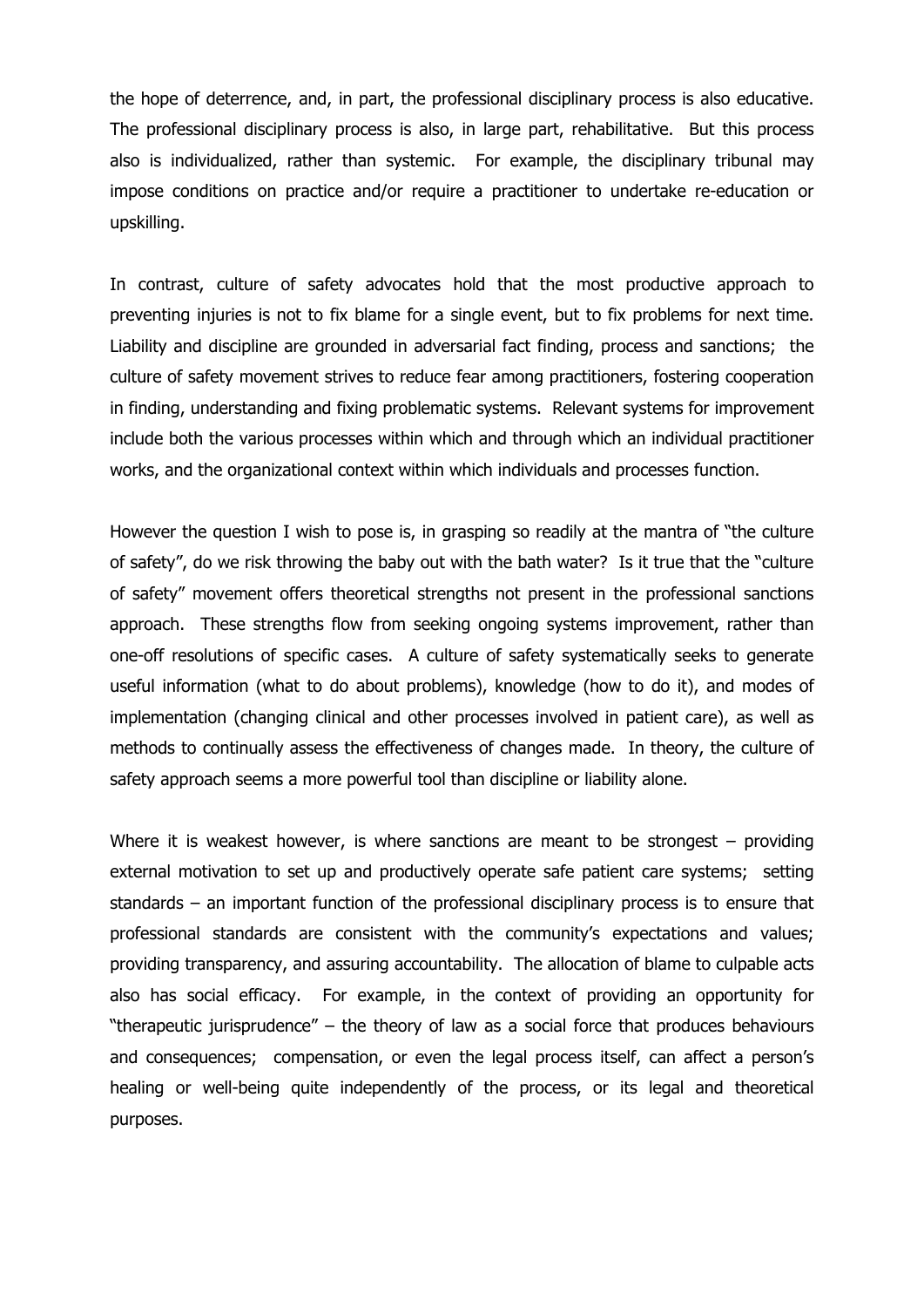Developing a culture of safety in healthcare requires more than simply looking to other high risk industries, such as aviation, and transposing processes and practices into the healthcare environment. Each has quite specific motivations, mores and values. Most obviously, pilots have far stronger incentives to take care than doctors; there is no stronger deterrentincentive than one's own personal safety. But even this ultimate incentive has never been enough to prevent crashes.

In terms of regulating for patient safety, the health sector has its own special considerations. These include the role of professional self-regulation and the need to control risk while allowing for innovative care and treatment, and a professional environment in which the practitioners are committed to the exercise of judgment and the application of discretion on a regular basis. These are factors that have a significant impact on a regulator's ability to secure compliance with rules and regulations. Other factors include:

- the professional's propensity to comply willingly with rules and regulations;
- the strength of enforcement powers in sanctions available;
- the seriousness of the risks at issue;
- the visibility of breaches of the rules;
- the frequency of contacts between regulators and those regulated and political influences.

The inclination to comply may also be influenced by costs, self interest (or self preservation), the profitability of breaking the rules and running risks, good citizenship and reputation factors, the perceived likelihood of detection, the level of knowledge about the risks, intraorganisation pressures, and competing organisational objectives.

Areas of professional judgment present special problems of risk management, and for command or rule-based regimes of control. Professionals generally make decisions and operate in accordance with policies that are of high importance, low visibility and high discretion. Practitioners moreover tend to cherish their domains of clinical judgment and will resist control devices. For example, there is research to suggest that doctors are more tolerant of rule-breaking than nurses and that doctors, trained in use of clinical judgment, are more tolerant of protocol breaches than others, such as nurses who have been trained in the regulation of behaviour by rules and guidelines.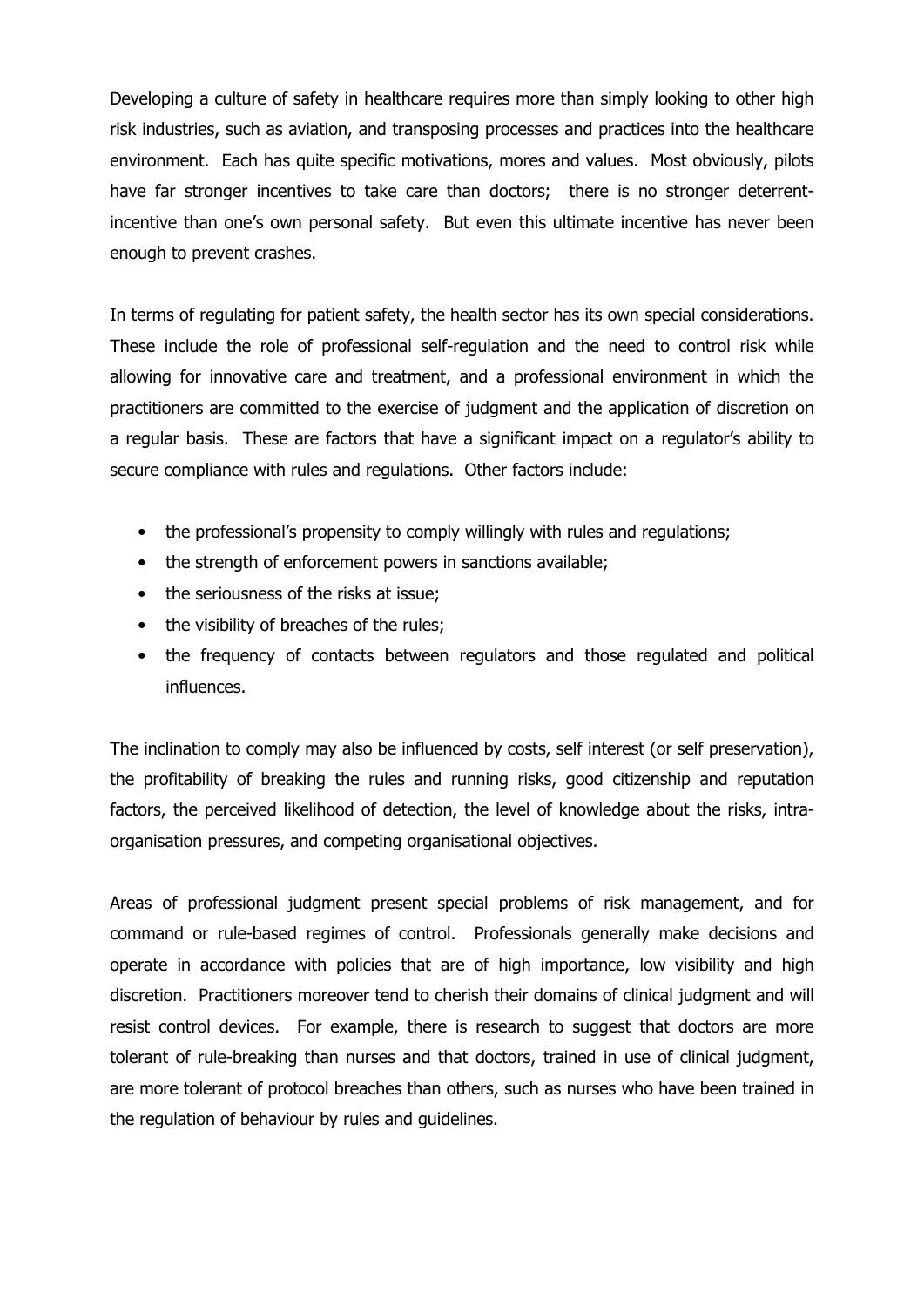All of this suggests that a very prescriptive regulatory system involving rules and regulations will give rise to compliance issues. Practitioners may side-step rules or standards of care by "creative compliance" strategies and defeat the polity objectives of rule makers. This is especially the case if the rules and regulations are perceived to duplicate existing rules or standards, or to be ill-targeted and over or under inclusive.

Self-regulation therefore may need to be combined with external regulation to achieve strong accountability, an operational environment which is perceived as "safe" for both practitioners and patients and an independent complaints resolution process.

## **Conclusions**

If we are to build a safer healthcare system it is essential that a "systems approach" to safety is developed but the design of any patient-safety system must adequately take into account the cultural, sociological, and physiological qualities of the professional/healthcare environment.

The commitment to safety cannot be a discrete, autonomous, self-contained policy. It must be embedded in professional vales, education and training, the design of buildings and equipment, protocols and guidelines for treatment care and the administration of drugs, and the systems for responding when things go wrong. Effectiveness also requires that the system is flexible and responsive to new information and changing circumstances, but that it does not lose sight of underlying philosophies and values, including sanctions.

In relation to institutions, particularly in the healthcare sector, self-regulation and fully independent regulation both have strengths and weaknesses as mechanisms for securing compliance, and enforcement. In the health care context, any successful patient safety system has to take into account the nature of health professionals' decisions, and the decision-making environment. In such an environment, professionals tend to be resistant to control devices such as formal rules, regulations and standards and the risk is that simply insulating practitioners from discovery in terms of self-reporting of errors or other mishaps that lead to injury or might have done so, may, in the absence of a strong professional culture, simply remove disincentives to report. There is no evidence that it would provide any positive incentive to promote patient safety. Such a system must rely on practitioners' internal motivations to improve i.e. on professionalism and a strong adherence to professional values and standards.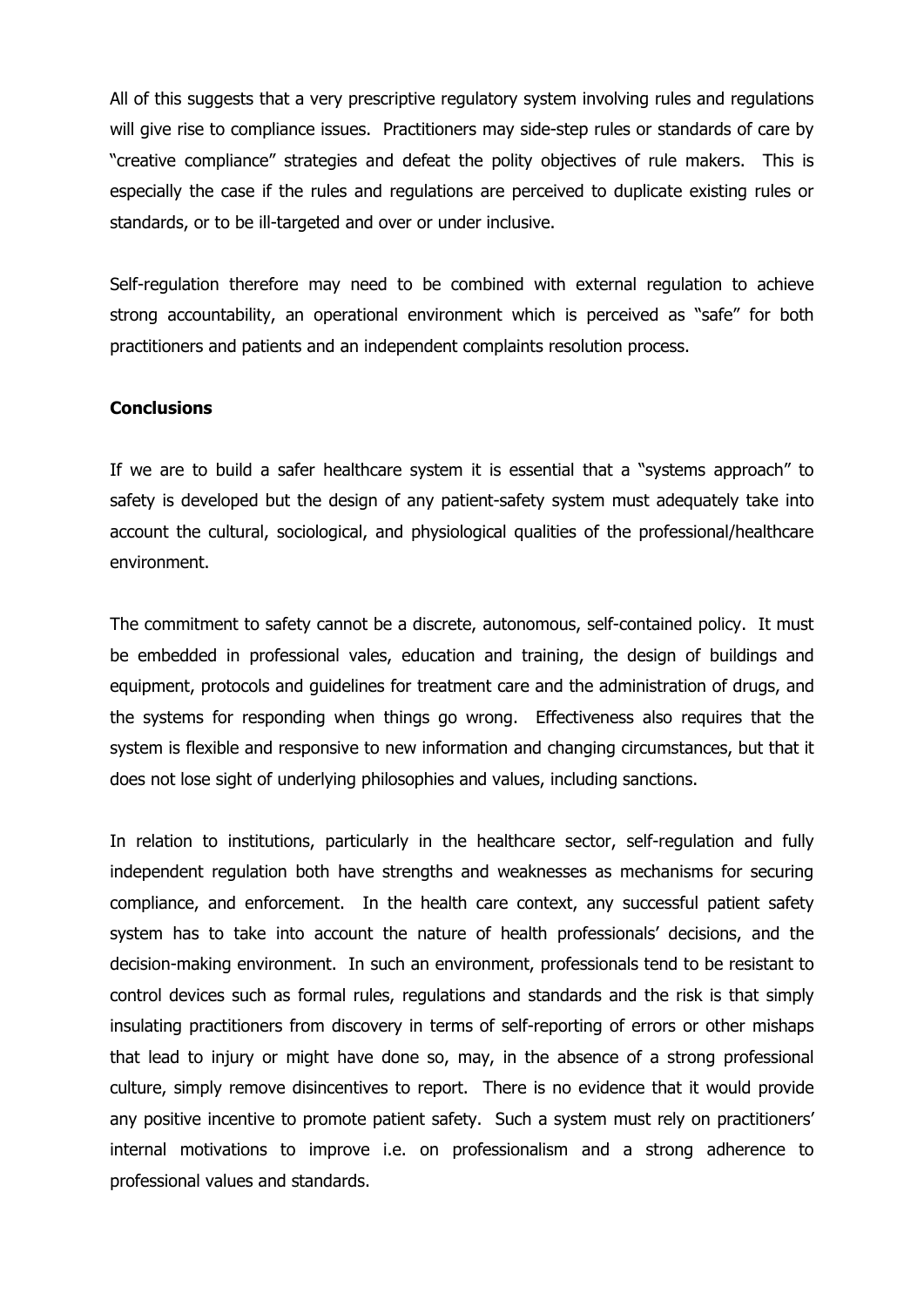It is therefore crucial to maintain external pressures and/or incentives to improve, recognizing that professional sanctions alone are probably insufficient and, in many ways, counterproductive. What is required is an approach that combines both professionalism, professional sanctions and systems-safety motivations and responsibilities for keeping patients safe. We ought to be able to do this better than we have done to date in the context of a no-fault compensation system and a history of strong professional organisations and structures.

In terms of the implications of the proposed new legislation for the profession, I suggest that what we are seeing is a steady erosion of professionalism or, as suggested in the most recent editorial in the British Medical Journal, the de-professionalising of doctors. There are a number of factors which currently inhibit the ability of the (NZ-model) professional disciplinary system to contribute the meaningful way to systemic change; a focus on professional standards and professional disciplinary sanctions is, in my view, not among them.

Rather, the two most significant factors preventing the professional disciplinary process from being more effective in preventing patient injuries are delay (i.e. the delay between the occurrence of an event, investigation and sanction if warranted) and the multiplicity of agencies involved in the process. On the basis of what has been published to date about the proposed statutory amendments, they do nothing to address either of these key factors.

The proposed changes do however complete the transformation of medicine from an independent, professional practice to a controlled and highly politicized service industry, and move the professional disciplinary process, with the increased participation (effectively dominance) of laypersons, even closer to a quasi-tort liability system.

It seems to me that if we are to promote a culture of safety we need to tap into the "professional social ideal" and the notion of a profession constructed around loyalties to purposes deeper than the pursuit of immediate advantage. The idea of a doctor-patient relationship framed in terms of a partnership and expectations of "professional conduct" also become more distant if professionalism is devalued  $-$  it should also be noted that the new legislation started out as the Health Professionals Competency Assurance Bill and, in the latest version, has become the Health Practitioners Competence Assurance Bill.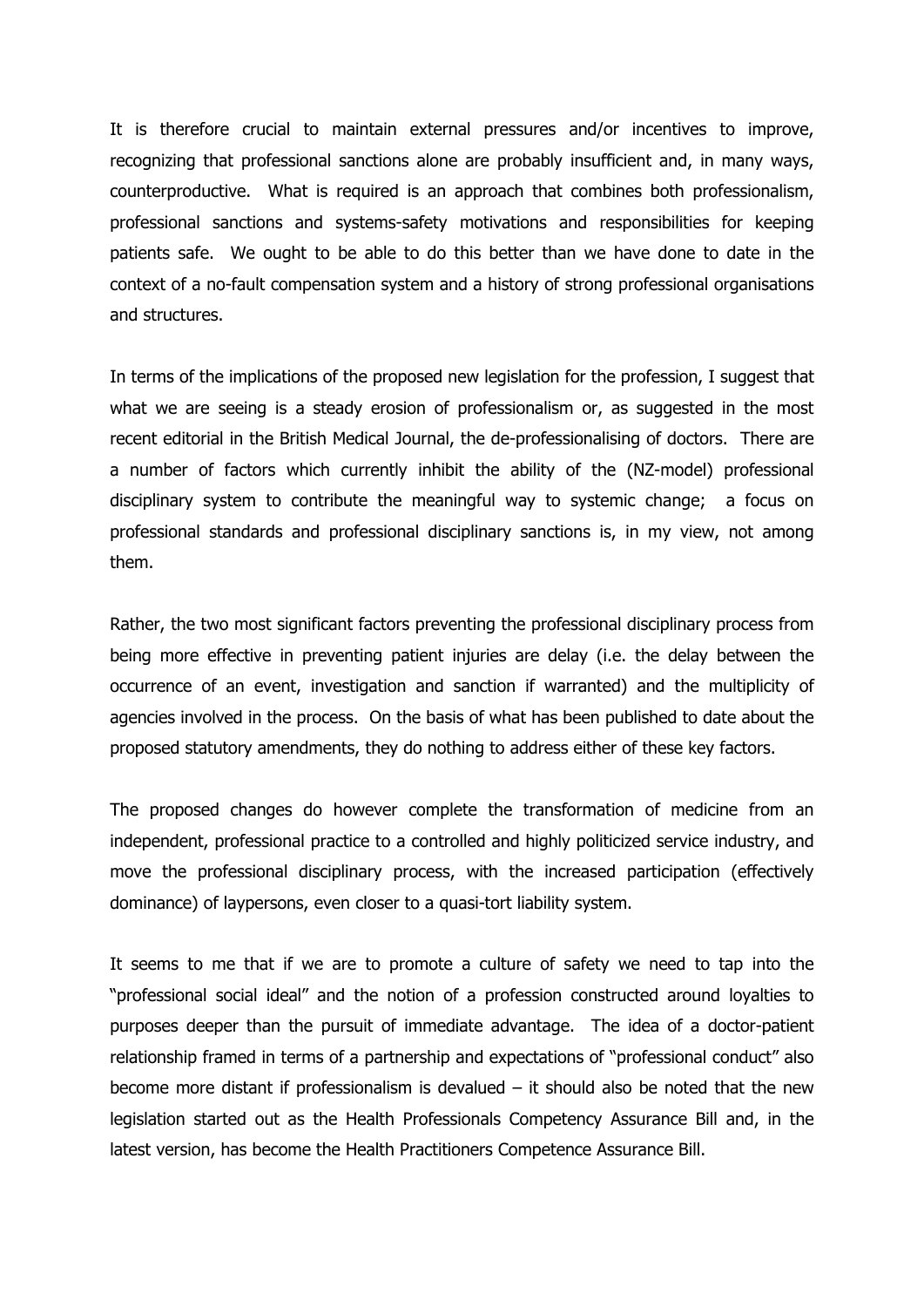It is therefore my view that the most effective way to improve patient safety and reduce the incident of errors and patient injuries is to demonstrate, as a community, a strong commitment to, and understanding of, the practice of medicine as a profession, and the community is entitled to, and should, require adherence to professional values and standards will most effectively be achieved (and sustained) in the context of strong professional institutions, organisations and systems.

In the context of an existing no-fault compensation system, we do have the ability to develop a less adversarial system for dealing with injuries resulting from errors or other mishaps. Other options include simply identifying the flaws in the present system and redressing them to provide for the reporting, investigating and resolving adverse events within strict time limits and with the involvement of a limited number of agencies.

This process may, in fact, involve some internal inconsistencies. For example, the Director of Proceedings, and individual complainants, are currently permitted (under the provisions of the Health & Disability Commissioner Act) to make claims for compensation and damages. Such claims being heard and determined by the Human Rights Tribunal (formerly the CRT).

This involves a hearing which is virtually identical (in terms of evidence and procedure) to that conducted by the MPDT in the context of a professional disciplinary charge brought to it. If a complainant is to obtain any compensation or establish an entitlement to damages then they, and the respondent doctor, must participate in (at least) two separate hearings processes.

If the jurisdiction to award compensation and/or damages is to be retained for medical injuries, then it is my view that it should be transferred to the disciplinary tribunal. At first glance, this sits uneasily with the argument that the professional disciplinary processes should not function as a quasi-tort jurisdiction, and that discipline has nothing to do with providing compensation or redress. However, the debate needs to focus on the issue of whether or not, in the context of no-fault compensation, such compensation and/or damages should be available to persons harmed by medical accidents, and not to other, equally deserving, citizens who suffer a personal injury, or similar insult.

If it is to be available, the fact that it is currently available under human rights legislation in the procedural circumstances such as apply at present, that is, requiring the parties to go